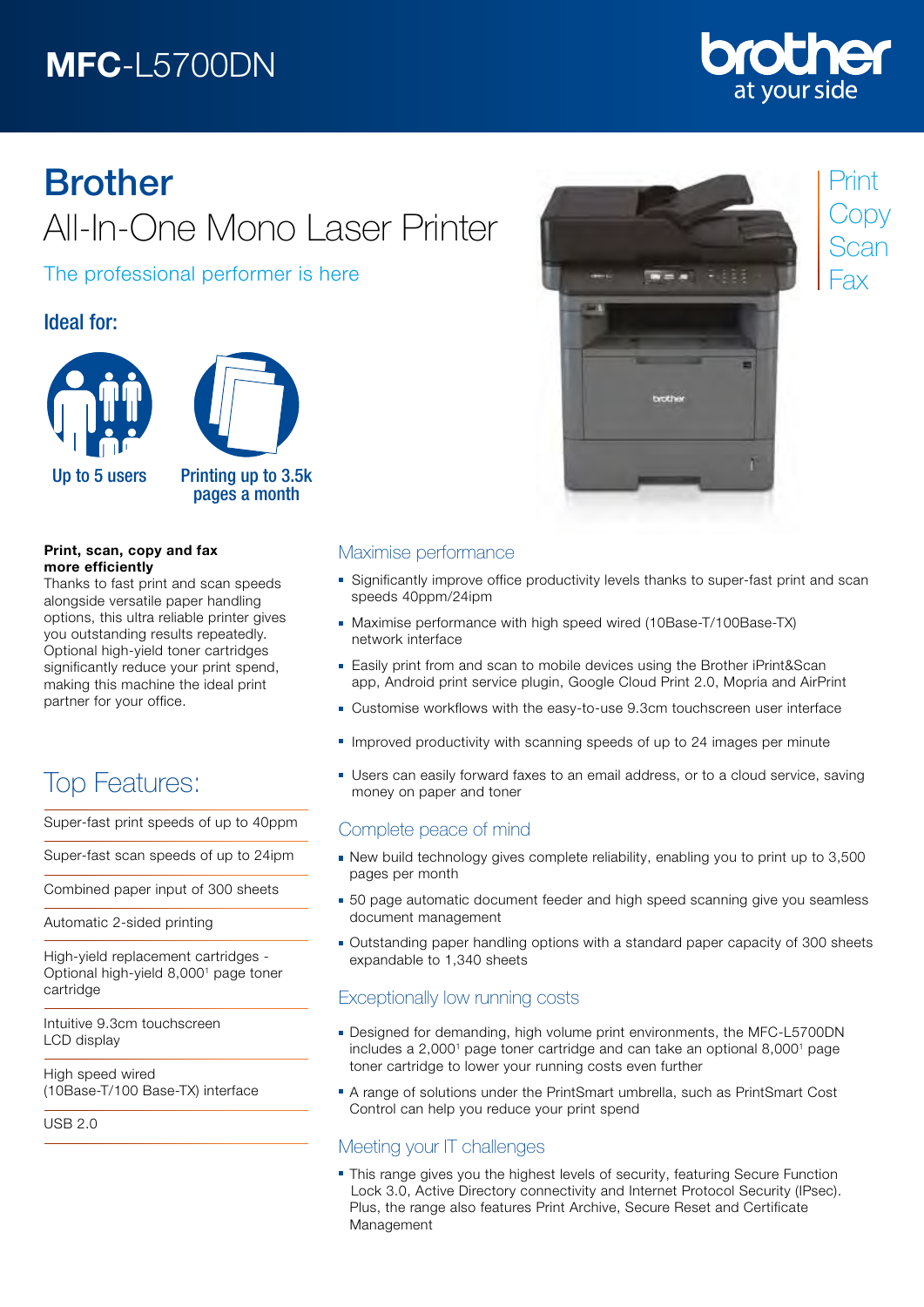#### **General**

| Technology                          | Electrophotographic Laser Printer                                                                                                                                                                            |
|-------------------------------------|--------------------------------------------------------------------------------------------------------------------------------------------------------------------------------------------------------------|
| <b>Laser Classification</b>         | Class 1 Laser Product (IEC60825-1:2007)                                                                                                                                                                      |
| <b>Processor</b>                    | Cortex-A9 800MHz                                                                                                                                                                                             |
| Memory                              | 256MB                                                                                                                                                                                                        |
| <b>Local Interface</b>              | Hi-Speed USB 2.0                                                                                                                                                                                             |
| Wired Network Interface             | 10Base-T/100Base-TX                                                                                                                                                                                          |
| <b>Colour Touchscreen</b>           | 9.3cm Colour Touchscreen                                                                                                                                                                                     |
| <b>Shortcuts</b>                    | 48                                                                                                                                                                                                           |
| Print                               |                                                                                                                                                                                                              |
| Print Speed Standard (A4)           | Up to 40ppm (pages per minute)                                                                                                                                                                               |
| Print Speed 2-Sided (A4)            | Up to 20 sides per minute<br>(10 sheets per minute)                                                                                                                                                          |
| <b>Resolution</b>                   | Up to 1,200 x 1,200 dpi                                                                                                                                                                                      |
| Quiet Mode                          | A mode to reduce the printing noise by<br>reducing the print speed to 25ppm                                                                                                                                  |
| <b>Automatic 2-Sided Printing</b>   | Print on to both sides of the paper                                                                                                                                                                          |
| <b>FPOT (First Print Out Time)</b>  | Less than 7.2 seconds from ready mode                                                                                                                                                                        |
| <b>Print Languages</b>              | PCL6, BR-Script3 (PostScript®3™ Language<br>Emulation), IBM Proprinter XL, Epson FX-850<br>PDF version1.7, XPS version 1.0                                                                                   |
| <b>Embedded Fonts (PCL)</b>         | 66 scalable fonts, 12 bitmap fonts,<br>13 barcodes                                                                                                                                                           |
| <b>Embedded Fonts (Postscript)</b>  | 66 scalable fonts                                                                                                                                                                                            |
| <b>Embedded Barcodes (PCL)</b>      | Code39, Interleaved 2 of 5, FIM<br>(US-PostNet), Post Net (US-PostNet), EAN-8,<br>EAN-13, UPC-A, UPC-E, Codabar, ISBN<br>(EAN), ISBN (UPC-E), Code128 (set A, set B,<br>set C), EAN128 (set A, set B, set C) |
| <b>Printer Functions</b>            |                                                                                                                                                                                                              |
| N-up Printing <sup>3</sup>          | Reduce up to 2, 4, 9, 16 or 25 A4 pages into<br>just one A4 page<br>(Mac, up to 2, 4, 6, 9, or 16)                                                                                                           |
| Poster Printing <sup>4</sup>        | Enlarge 1 A4 page into a poster using 4, 9,<br>16 or 25 A4 pages                                                                                                                                             |
| <b>Watermark Printing4</b>          | Watermark your documents with pre-defined<br>text or with your own user-defined messages                                                                                                                     |
| <b>ID Printing<sup>4</sup></b>      | Add identification to your printed documents<br>(date & time, short custom message or<br>PC username)                                                                                                        |
| <b>Manual 2-Sided Print4</b>        | Manual 2-sided printing<br>(recommended for media not<br>supported by automatic 2-sided print)                                                                                                               |
| <b>Booklet Printing<sup>4</sup></b> | Print documents in A5 booklet format using<br>automatic or manual 2-sided print                                                                                                                              |
| Skip Blank Page <sup>4</sup>        | Ignores any blank pages in your documents<br>by not printing them                                                                                                                                            |
| Print Profiles <sup>3</sup>         | Store your favourite driver settings as profiles<br>to easily recall them                                                                                                                                    |
| Print Text In Black <sup>4</sup>    | Converts all text in your documents to black<br>when printed                                                                                                                                                 |
| Print Archive <sup>4</sup>          | An electronic carbon copy feature that saves<br>an electronic copy of all printed documents<br>as a PDF file                                                                                                 |
| Carbon Copy <sup>4</sup>            | Prints additional copies of the same<br>document to paper taken from additional<br>paper trays                                                                                                               |

| <b>Printer Driver</b> |  |
|-----------------------|--|
|                       |  |

| Windows®                                                       | Windows <sup>®</sup> 10 (32 & 64 bit editions)<br>Windows® 8 (32 & 64 bit editions)<br>Windows® 7 (32 & 64 bit editions)<br>Windows Vista® (32 & 64 bit editions)<br>Windows® XP Professional (32 & 64 bit<br>editions) Windows® XP Home<br>Windows® Server 2012, 2012R2 & 2008R2<br>Windows® Server 2008 (32 & 64 bit editions)<br>Windows® Server 2003 (32 & 64 bit editions) |
|----------------------------------------------------------------|---------------------------------------------------------------------------------------------------------------------------------------------------------------------------------------------------------------------------------------------------------------------------------------------------------------------------------------------------------------------------------|
| Macintosh <sup>5</sup>                                         | OS X 10.8.5, 10.9.x, 10.10.x, 10.11.x                                                                                                                                                                                                                                                                                                                                           |
| Linux <sup>5</sup>                                             | CUPS, LPD/LPRng (32 & 64 bit editions)                                                                                                                                                                                                                                                                                                                                          |
| <b>PostScript Universal</b><br><b>Printer Driver</b>           | Driver for Windows <sup>®</sup> that enables you to print<br>to any network or locally-connected Brother<br>laser printer that supports PostScript                                                                                                                                                                                                                              |
| <b>PCL Driver</b>                                              | Universal PCL5e generic driver                                                                                                                                                                                                                                                                                                                                                  |
| <b>Mobile/Web Based Printing &amp; Scanning</b>                |                                                                                                                                                                                                                                                                                                                                                                                 |
| <b>Brother iPrint&amp;Scan</b><br>(Android)                    | Print from, scan to, send faxes, preview<br>received faxes, preview copies and check<br>the machine status from an Android device                                                                                                                                                                                                                                               |
| <b>Brother iPrint&amp;Scan</b><br>(iPad / iPhone / iPod)       | Print from, scan to, send faxes, preview<br>received faxes, preview copies and check<br>the machine status from an iPad / iPhone /<br>iPod Touch                                                                                                                                                                                                                                |
| <b>Brother iPrint&amp;Scan</b><br>(Windows <sup>®</sup> Phone) | Print from and scan to a smart phone<br>running the Windows® Phone Operating<br>System                                                                                                                                                                                                                                                                                          |
| <b>Brother iPrint&amp;Scan</b><br>(Windows® 8 & RT)            | Print from and scan to a Windows® 8 or<br><b>Windows RT Tablet</b>                                                                                                                                                                                                                                                                                                              |
| Google Cloud Print 2.0                                         | Print most common file types from any<br>Google Cloud Print enabled application                                                                                                                                                                                                                                                                                                 |
| <b>AirPrint</b>                                                | Print most common file types from any<br>AirPrint enabled application                                                                                                                                                                                                                                                                                                           |
| Mopria                                                         | Print most common file types from Mopria<br>supported Android devices                                                                                                                                                                                                                                                                                                           |
| <b>Android Print Service Plugin</b>                            | Print from Android devices without a<br>dedicated App                                                                                                                                                                                                                                                                                                                           |
| Evernote™ <sup>6</sup>                                         | Print from and scan to Evernote™ without<br>using a PC                                                                                                                                                                                                                                                                                                                          |
| Box <sup>6</sup>                                               | Print from and scan to Box without using a<br>PС                                                                                                                                                                                                                                                                                                                                |
| Dropbox <sup>6</sup>                                           | Print from and scan to Dropbox without<br>using a PC                                                                                                                                                                                                                                                                                                                            |
| Google Drive™ <sup>6</sup>                                     | Print from and scan to Google Drive™<br>without using a PC                                                                                                                                                                                                                                                                                                                      |
| OneDrive <sup>6</sup>                                          | Print from and scan to Microsoft <sup>®</sup> OneDrive<br>without using a PC                                                                                                                                                                                                                                                                                                    |
| Picasa™ <sup>6</sup>                                           | Print from and scan to Picasa™ without<br>using a PC                                                                                                                                                                                                                                                                                                                            |
| Flickr®6                                                       | Print from and scan to Flickr® without using<br>a PC                                                                                                                                                                                                                                                                                                                            |
| Facebook®6                                                     | Print from and scan to Facebook <sup>®</sup> without<br>using a PC                                                                                                                                                                                                                                                                                                              |
| OneNote <sup>6</sup>                                           | Scan to Microsoft® OneNote without using<br>a PC                                                                                                                                                                                                                                                                                                                                |

1 Approx declared yield value in accordance with ISO/IEC19752.<br>2 Calculated with 80g/m° paper.<br>3 Windows® & Mac® only.<br>5 Optional free download from the Brother Solutions Centre **http://support.brother.com**<br>5 Optional fre

7 Maximum number of printed pages per month can be used to compare designed durability between like Brother products.<br>For maximum printer life, it is best to choose a printer with a duty cycle that far exceeds your print r

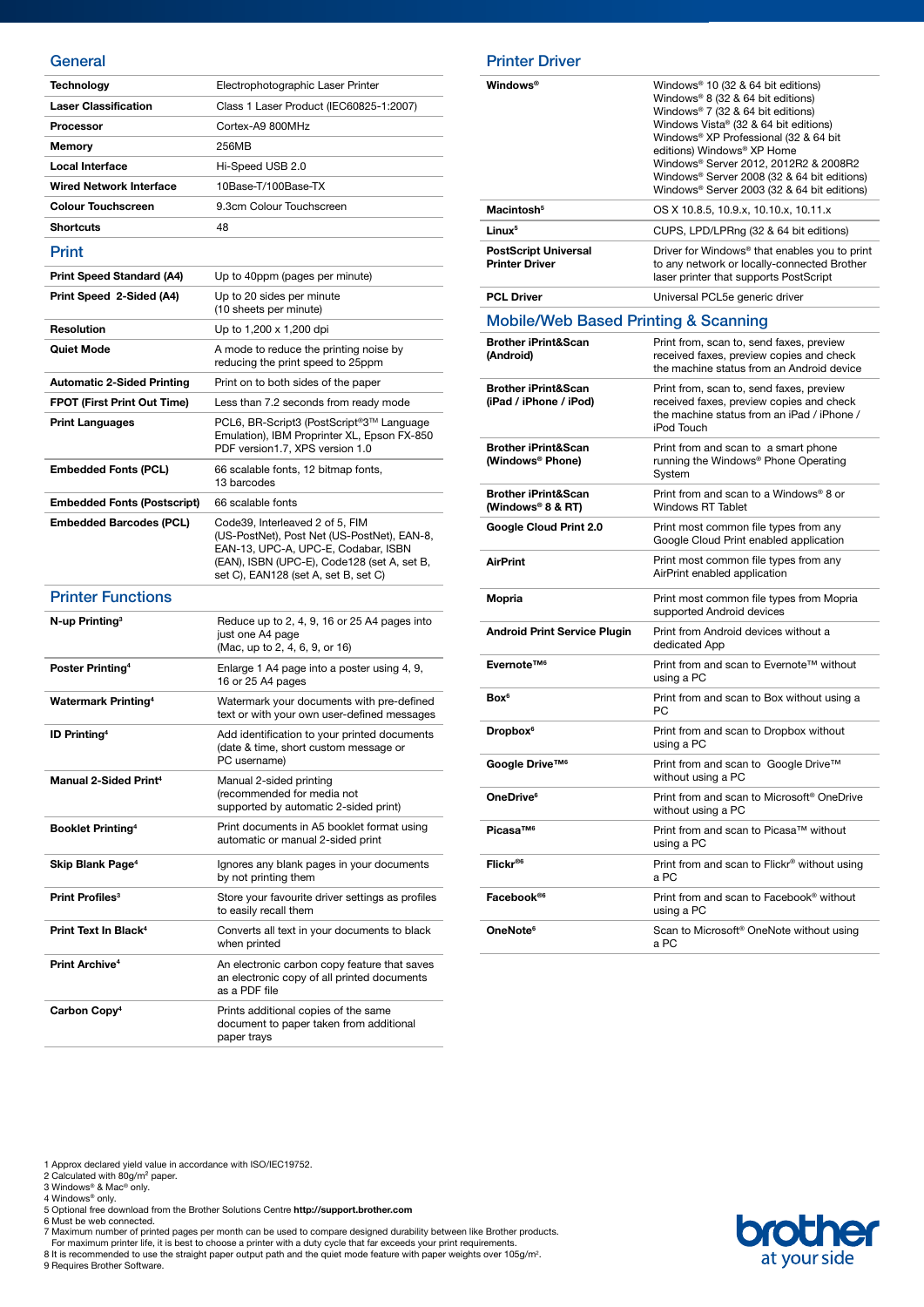#### USB Host

| <b>Direct Print</b>                                 | Print directly from a USB flash memory drive.<br>The supported file formats include: PDF<br>version1.7, JPEG, Exif+JPEG, PRN<br>(created by own printer driver), TIFF<br>(scanned by Brother model), XPS version 1.0 |
|-----------------------------------------------------|----------------------------------------------------------------------------------------------------------------------------------------------------------------------------------------------------------------------|
| Direct Scan                                         | Scan directly to a USB flash memory drive.<br>The supported file formats include:<br>PDF, PDF/A, Secure PDF, Signed PDF,<br>JPEG, XPS, TIFF                                                                          |
| Scan                                                |                                                                                                                                                                                                                      |
| Scanner Type                                        | CIS (Contact Image Sensor)                                                                                                                                                                                           |
| <b>Colour &amp; Mono Scanning</b>                   | Yes                                                                                                                                                                                                                  |
| Scan Speed Mono                                     | 24ipm (images per minute)                                                                                                                                                                                            |
| <b>Scan Speed Colour</b>                            | 20ipm (images per minute)                                                                                                                                                                                            |
| <b>Scan Resolution from ADF</b>                     | Up to $600 \times 600$ dpi                                                                                                                                                                                           |
| <b>Scan Resolution from</b><br><b>Scanner Glass</b> | Up to 1,200 x 1,200dpi                                                                                                                                                                                               |
| <b>Interpolated Scan Resolution</b>                 | Up to 19,200 x 19,200dpi                                                                                                                                                                                             |
| <b>Colour Depth</b>                                 | 16,777,216 colour variations (24 bit)                                                                                                                                                                                |
| <b>Grey Scale</b>                                   | 256 shades of grey (8 bit)                                                                                                                                                                                           |
| Standard Functions <sup>9</sup>                     | Scan to USB, E-mail, OCR, Image & File                                                                                                                                                                               |
| <b>Network Scanning</b>                             | Scan to network folder (Windows® only),<br>FTP, SFTP, Email Server <sup>5</sup> , SharePoint Server<br>2007/2010/2013 & Easy Scan to Email <sup>6</sup>                                                              |
| Cloud Scanning <sup>6</sup>                         | Scan direct to Evernote™, Box, Dropbox,<br>Google Drive™, OneDrive, Picasa, Flickr,<br>Facebook, Evernote™, OneNote                                                                                                  |
| <b>Scan Features</b>                                | Remove Background, Skip Blank Page, ID<br>Scan <sup>4</sup> , 1 to 2 Scan <sup>4</sup> , Auto Deskew from ADF,<br>Split PDF                                                                                          |
| Scan To Microsoft Office <sup>6</sup>               | Scan to Microsoft <sup>®</sup> Word, Microsoft <sup>®</sup> Excel &<br>Microsoft <sup>®</sup> PowerPoint                                                                                                             |
| <b>Scan to Searchable PDF</b>                       | Scan documents to searchable PDF files                                                                                                                                                                               |
| <b>Scan to SharePoint</b>                           | Scan documents directly into SharePoint                                                                                                                                                                              |
| Outline & Scan <sup>6</sup>                         | Draw around items to either scan a section or<br>remove a section from the original document                                                                                                                         |
| Windows® Web Services<br>Scanning                   | Scan direct into Windows <sup>®</sup><br>(from Windows® 7 & onwards) without<br>needing to install a scanner driver                                                                                                  |

| Windows®                             | TWAIN, ISIS <sup>5</sup> & WIA<br>Windows <sup>®</sup> 10 (32 & 64 bit editions),<br>Windows® 8 (32 & 64 bit editions),<br>Windows® 7 (32 & 64 bit editions),<br>Windows Vista® (32 & 64 bit editions),<br>Windows <sup>®</sup> XP Professional<br>(32 & 64 bit editions) Windows® XP Home<br>(ISIS driver not supported by Windows XP) |
|--------------------------------------|-----------------------------------------------------------------------------------------------------------------------------------------------------------------------------------------------------------------------------------------------------------------------------------------------------------------------------------------|
| Macintosh <sup>5</sup>               | <b>TWAIN &amp; ICA</b><br>OS X 10.8.5, 10.9.x, 10.10.x, 10.11.x                                                                                                                                                                                                                                                                         |
| Linux <sup>5</sup>                   | SANE(32 & 64 bit editions)                                                                                                                                                                                                                                                                                                              |
| Copy                                 |                                                                                                                                                                                                                                                                                                                                         |
| Speed - (A4)                         | Up to 40cpm (copies per minute)                                                                                                                                                                                                                                                                                                         |
| <b>FCOT (First Copy Time Out)</b>    | Less than 9.2 seconds from ready mode                                                                                                                                                                                                                                                                                                   |
| Resolution                           | Up to 1,200 x 600dpi                                                                                                                                                                                                                                                                                                                    |
| Multi-Copying/Stack/Sort             | Makes up to 99 copies of each page / Stacks<br>or Sorts                                                                                                                                                                                                                                                                                 |
| <b>Enlargement/Reduction Ratio</b>   | Reduce or Increase document sizes from<br>25% to 400% in 1% increments                                                                                                                                                                                                                                                                  |
| N in 1 Copying                       | Allows the user to compress 2 or 4 pages on<br>to a single A4 sheet                                                                                                                                                                                                                                                                     |
| 2in1 ID Copying                      | Allows the user to copy both sides of an<br>ID card to a single A4 sheet                                                                                                                                                                                                                                                                |
| Grey Scale                           | 256 shades of grey (8 bit)                                                                                                                                                                                                                                                                                                              |
| <b>Receipt Copying</b>               | Produces clearer copies of receipts                                                                                                                                                                                                                                                                                                     |
| Outline & Copy <sup>6</sup>          | Draw around items to either copy a section<br>or remove a section from the original<br>document                                                                                                                                                                                                                                         |
| <b>Enlarge Text Copy<sup>6</sup></b> | Makes reading copied documents easier if<br>the size of the text on the original document<br>is small                                                                                                                                                                                                                                   |
| <b>Address Book</b>                  |                                                                                                                                                                                                                                                                                                                                         |
| <b>Speed Dials</b>                   | 300 locations for E-mail addresses and fax<br>numbers                                                                                                                                                                                                                                                                                   |
| <b>Group Dial</b>                    | A combination of up to 20 groups can be<br>stored for broadcasting                                                                                                                                                                                                                                                                      |
| LDAP <sup>5</sup>                    | The ability to connect to an external LDAP<br>enabled address book, like Microsoft®<br>Exchange                                                                                                                                                                                                                                         |

Scanner Driver

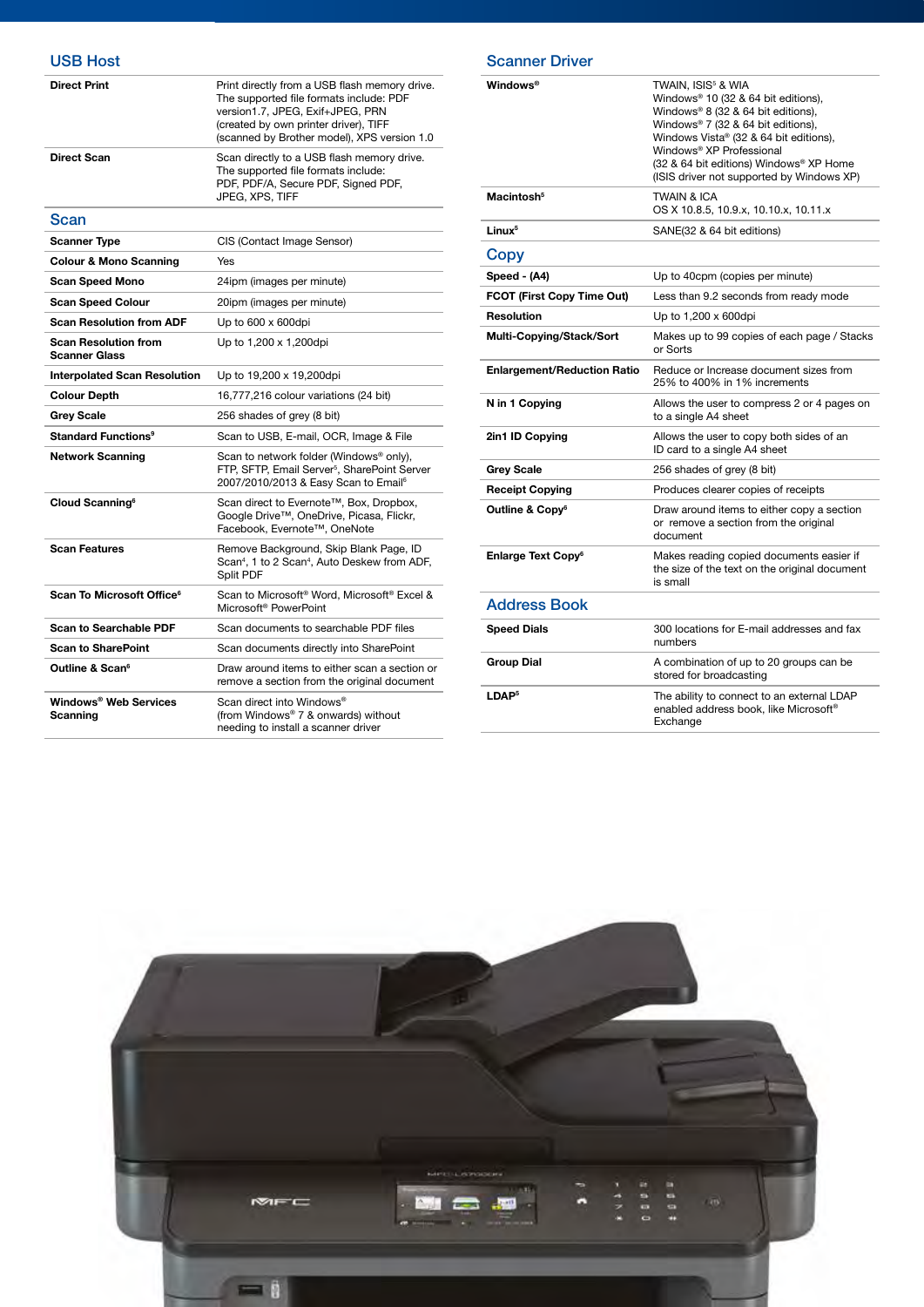#### Fax

| <b>Fax Modem</b>                                         | 33,600bps (Super G3)                                                                                                                                                                     |
|----------------------------------------------------------|------------------------------------------------------------------------------------------------------------------------------------------------------------------------------------------|
| Internet Fax (iFax) <sup>5</sup>                         | Fax documents anywhere in the world over<br>the Internet without the use of a telephone<br>line                                                                                          |
| <b>Fax to Server</b>                                     | Sends faxes to a server                                                                                                                                                                  |
| PC Fax Send <sup>9&amp;3</sup>                           | Send faxes directly from your PC                                                                                                                                                         |
| PC Fax Receive <sup>9&amp;4</sup>                        | Receive faxes directly to your PC                                                                                                                                                        |
| <b>Automatic Redial</b>                                  | Automatic redialling if the recipient fax is<br>busy                                                                                                                                     |
| <b>Telephone Index</b>                                   | An electronic, alphabetical listing of stored<br>speed dials and group numbers                                                                                                           |
| <b>Chain Dialling</b>                                    | Allows the user to store parts for long dialling<br>sequences in different speed dial locations                                                                                          |
| <b>Distinctive Ring Detection</b><br>(UK & Denmark only) | An external service that allows two or more<br>telephone numbers shared on a single fixed<br>line and use different ring tones                                                           |
| Speaker / Ring Volume                                    | 3 levels and off                                                                                                                                                                         |
| Fax / Tel Switch                                         | Automatic recognition of fax and telephone<br>reception                                                                                                                                  |
| <b>Super Fine</b>                                        | Enables quality transmission of very small<br>print and line drawings                                                                                                                    |
| Contrast                                                 | Auto / light / dark                                                                                                                                                                      |
| <b>Enhanced Remote Activate</b>                          | Transfer a fax call, answered on an extension<br>phone, to the fax machine                                                                                                               |
| <b>Delayed Timer</b>                                     | Up to 50                                                                                                                                                                                 |
| Quick-Scan                                               | Approximately 2.5 seconds per page A4<br>standard resolution                                                                                                                             |
| <b>Memory Transmission</b>                               | Up to 500 pages (ITU-T Test Chart, Standard<br>Resolution, JBIG)                                                                                                                         |
| Out of Paper Reception                                   | Up to 500 pages (ITU-T Test Chart, Standard<br>Resolution, JBIG)                                                                                                                         |
| <b>Dual Access</b>                                       | Allows the operator to perform 2 different<br>tasks on the machine at the same time                                                                                                      |
| <b>Broadcasting</b>                                      | Send the same fax message to up to 350<br>separate locations (manual 50 locations)                                                                                                       |
| <b>Batch Transmission</b>                                | Stores documents for the same location in<br>the machine's memory for transmission in a<br>single call                                                                                   |
| <b>Auto Reduction</b>                                    | When receiving a single page document<br>longer than A4 (297mm) the fax machine will<br>automatically reduce the message to fit onto<br>a single A4 sheet                                |
| <b>ECM (Error Correction Mode)</b>                       | The MFC will detect line errors during fax<br>transmission and resend the page(s) of the<br>document that had an error (recipient<br>machines must share this feature for it<br>to work) |
| <b>Fax Forwarding</b>                                    | Sends a fax received in memory to another<br>pre-programmed fax number                                                                                                                   |
| <b>Remote Access</b>                                     | Allows users to remotely access their<br>machine                                                                                                                                         |
| <b>Fax Retrieval</b>                                     | Allows remote access to faxes stored in the<br>machine                                                                                                                                   |
| <b>Remote Maintenance</b>                                | Allows users to maintain their MFC remotely                                                                                                                                              |
| Remote Set-Up <sup>3</sup>                               | Allows users to set-up the MFC from their<br>РC                                                                                                                                          |
| Grey Scale                                               | 256 shades (8 bit) of grey are available for<br>faxing                                                                                                                                   |
| <b>Fax Preview</b>                                       | Preview received faxes on the screen                                                                                                                                                     |
| Fax Stamp                                                | Add the date and time to all received faxes                                                                                                                                              |
| Cover Page                                               | Create custom cover pages for outgoing                                                                                                                                                   |

| <b>Standard Paper Handling</b>       |                                                                                                                                                                                                                                                                                                                                                                                                                                                                          |
|--------------------------------------|--------------------------------------------------------------------------------------------------------------------------------------------------------------------------------------------------------------------------------------------------------------------------------------------------------------------------------------------------------------------------------------------------------------------------------------------------------------------------|
| Paper Input <sup>2</sup>             | Lower Tray - 250 sheets<br>Multi Purpose Tray - 50 sheets<br>Automatic Document Feeder (ADF) - 50 sheets                                                                                                                                                                                                                                                                                                                                                                 |
| Paper Output <sup>2</sup>            | Face Down - 150 sheets<br>Face Up (Straight Paper Path) - 1 sheet                                                                                                                                                                                                                                                                                                                                                                                                        |
| <b>Optional Paper Handling</b>       |                                                                                                                                                                                                                                                                                                                                                                                                                                                                          |
| Paper Input <sup>2</sup>             | 250 sheet tray (LT-5500)<br>520 sheet tray (LT-6500)<br>Maximum of 2 optional trays<br>(LT-5500 & LT-6500 can be used together)                                                                                                                                                                                                                                                                                                                                          |
| <b>Media Specification</b>           |                                                                                                                                                                                                                                                                                                                                                                                                                                                                          |
| Media Types & Weights <sup>8</sup>   | <b>Standard &amp; Optional Trays -</b><br>plain, recycled, coloured and letterhead<br>paper (between 60 - 120q/m <sup>2</sup> )<br><b>Multi Purpose Tray -</b><br>plain, recycled, bond, coloured and<br>letterhead paper (between 60 - 200g/m <sup>2</sup> )<br>Automatic Document Feeder (ADF) - plain<br>& recycled paper (between 64 - 90g/m <sup>2</sup> )<br>2-Sided Print - plain, recycled, coloured and<br>letterhead paper (between 60 - 105q/m <sup>2</sup> ) |
| <b>Envelope &amp; Label Printing</b> | Yes, from the Multi Purpose Tray: support for<br>10 envelopes up to 10mm total thickness                                                                                                                                                                                                                                                                                                                                                                                 |
| <b>Media Sizes</b>                   | Standard Tray - A4, Letter, A5, A5 (Long<br>Edge), A6, Executive, Legal, Folio,<br>Mexico Legal, India Legal<br>Optional Tray - A4, Letter, A5, Executive,<br>Legal, Folio, Mexico Legal, India Legal<br>Multi Purpose (MP) Tray - Width: 76.2mm<br>to 215.9mm x Length: 127mm to 355.6mm<br><b>Automatic Document Feeder (ADF) -</b><br>Width: 105mm to 215.9mm x Length:<br>147.3mm to 355.6mm<br>2-Sided Print - A4                                                   |
| <b>Supplies</b>                      |                                                                                                                                                                                                                                                                                                                                                                                                                                                                          |
| <b>Inbox Toner</b>                   | $2,000$ pages <sup>1</sup>                                                                                                                                                                                                                                                                                                                                                                                                                                               |
| <b>Standard Yield Toner</b>          | 3,000 pages <sup>1</sup> (TN-3430)                                                                                                                                                                                                                                                                                                                                                                                                                                       |
| <b>High Yield Toner</b>              | 8,000 pages <sup>1</sup> (TN-3480)                                                                                                                                                                                                                                                                                                                                                                                                                                       |
| Drum (DR-3400)                       | Approx. 50,000 pages at 3 pages per job                                                                                                                                                                                                                                                                                                                                                                                                                                  |

Approx. 30,000 pages at 1 page per job **Carton Contents** Toner cartridge, drum, power supply cord, fax line cord, driver software for Windows®, Quick Set-Up Guide (PC interface cable NOT included)

The frequency of replacement consumables will vary depending on the complexity of the prints, the percentage of coverage, paper size, page per job, and the type of media.

1 Approx declared yield value in accordance with ISO/IEC19752.<br>2 Calculated with 80g/m° paper.<br>3 Windows® & Mac® only.<br>5 Optional free download from the Brother Solutions Centre **http://support.brother.com**<br>5 Optional fre

faxes

7 Maximum number of printed pages per month can be used to compare designed durability between like Brother products.<br>For maximum printer life, it is best to choose a printer with a duty cycle that far exceeds your print r